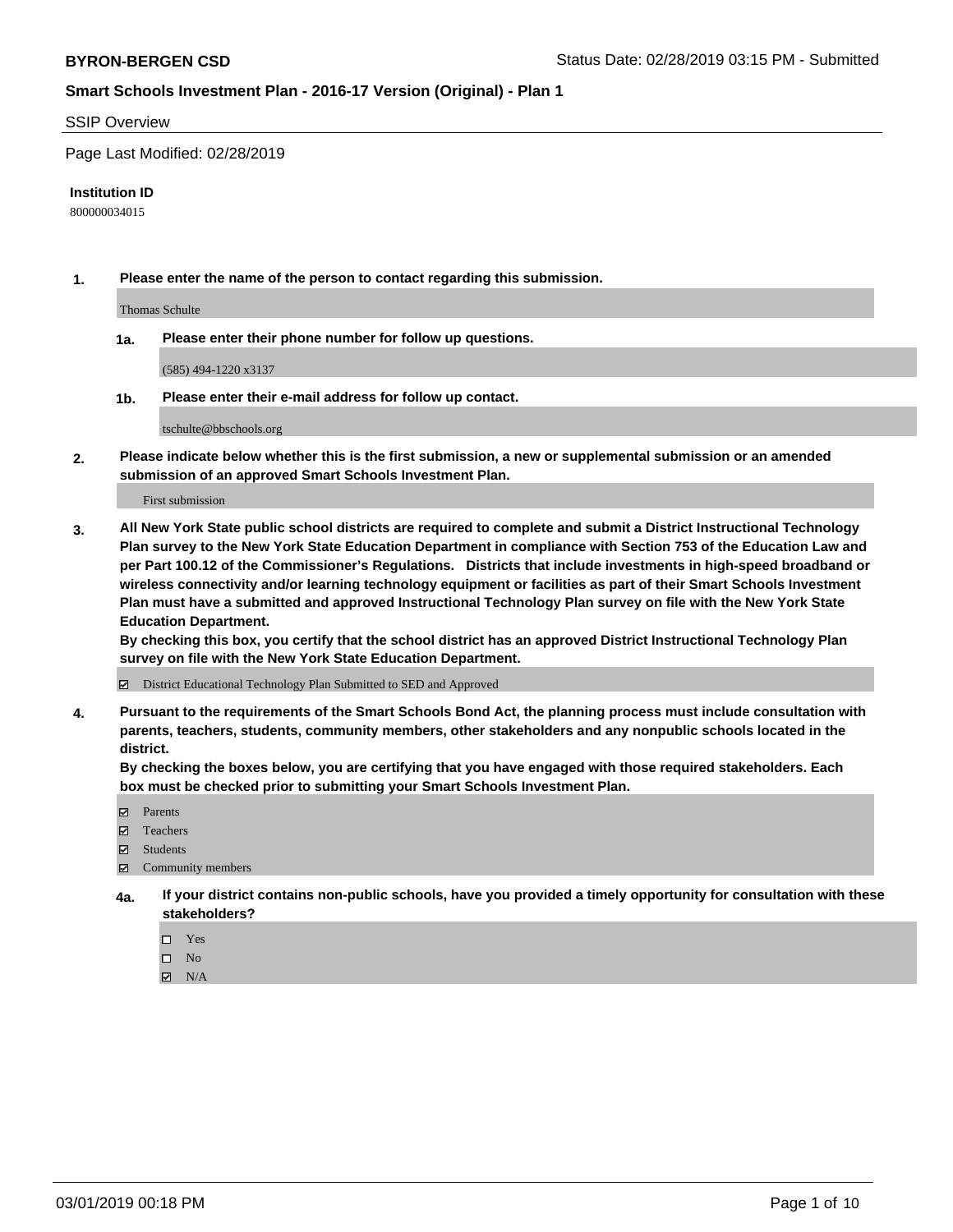#### SSIP Overview

Page Last Modified: 02/28/2019

#### **5. Certify that the following required steps have taken place by checking the boxes below: Each box must be checked prior to submitting your Smart Schools Investment Plan.**

- The district developed and the school board approved a preliminary Smart Schools Investment Plan.
- $\boxtimes$  The preliminary plan was posted on the district website for at least 30 days. The district included an address to which any written comments on the plan should be sent.
- $\boxtimes$  The school board conducted a hearing that enabled stakeholders to respond to the preliminary plan. This hearing may have occured as part of a normal Board meeting, but adequate notice of the event must have been provided through local media and the district website for at least two weeks prior to the meeting.
- The district prepared a final plan for school board approval and such plan has been approved by the school board.
- $\boxtimes$  The final proposed plan that has been submitted has been posted on the district's website.
- **5a. Please upload the proposed Smart Schools Investment Plan (SSIP) that was posted on the district's website, along with any supporting materials. Note that this should be different than your recently submitted Educational Technology Survey. The Final SSIP, as approved by the School Board, should also be posted on the website and remain there during the course of the projects contained therein.**

Smart Schools Investment Plan4.pdf

**5b. Enter the webpage address where the final Smart Schools Investment Plan is posted. The Plan should remain posted for the life of the included projects.**

http://www.bbschools.org/Downloads/Smart%20Schools%20Investment%20Plan4.pdf

**6. Please enter an estimate of the total number of students and staff that will benefit from this Smart Schools Investment Plan based on the cumulative projects submitted to date.**

990

**7. An LEA/School District may partner with one or more other LEA/School Districts to form a consortium to pool Smart Schools Bond Act funds for a project that meets all other Smart School Bond Act requirements. Each school district participating in the consortium will need to file an approved Smart Schools Investment Plan for the project and submit a signed Memorandum of Understanding that sets forth the details of the consortium including the roles of each respective district.**

 $\Box$  The district plans to participate in a consortium to partner with other school district(s) to implement a Smart Schools project.

**8. Please enter the name and 6-digit SED Code for each LEA/School District participating in the Consortium.**

| <b>Partner LEA/District</b> | <b>ISED BEDS Code</b> |
|-----------------------------|-----------------------|
| (No Response)               | (No Response)         |

**9. Please upload a signed Memorandum of Understanding with all of the participating Consortium partners.**

(No Response)

**10. Your district's Smart Schools Bond Act Allocation is:**

\$1,060,464

**11. Enter the budget sub-allocations by category that you are submitting for approval at this time. If you are not budgeting SSBA funds for a category, please enter 0 (zero.) If the value entered is \$0, you will not be required to complete that survey question.**

|                                              | Sub-<br><b>Allocations</b> |
|----------------------------------------------|----------------------------|
| <b>School Connectivity</b>                   | 67,770                     |
| <b>Connectivity Projects for Communities</b> |                            |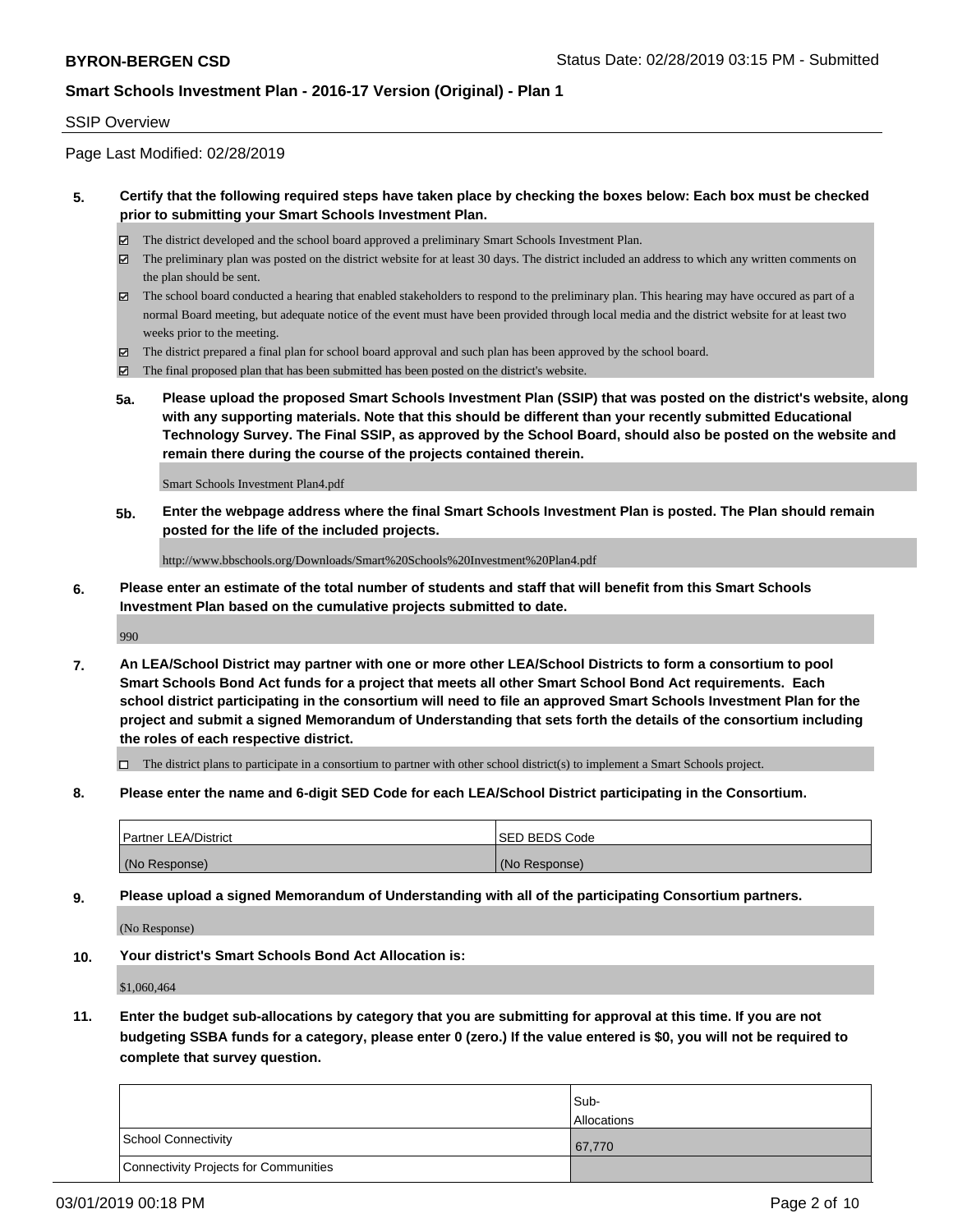# SSIP Overview

Page Last Modified: 02/28/2019

|                                  | Sub-<br>Allocations |
|----------------------------------|---------------------|
|                                  | $\overline{0}$      |
| Classroom Technology             | 0                   |
| Pre-Kindergarten Classrooms      | $\overline{0}$      |
| Replace Transportable Classrooms | 0                   |
| High-Tech Security Features      | 640,744             |
| Totals:                          | 708,514             |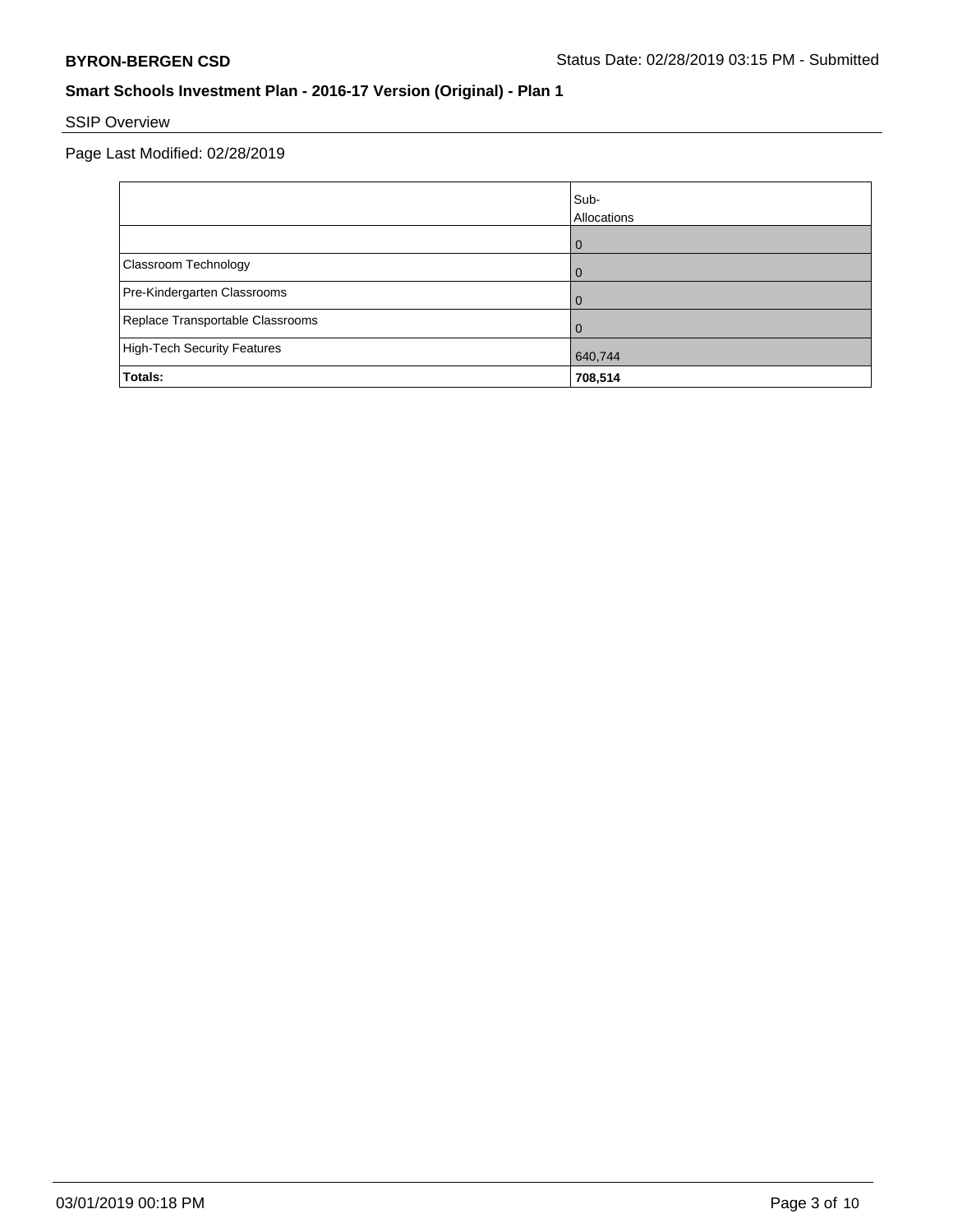#### School Connectivity

Page Last Modified: 02/28/2019

- **1. In order for students and faculty to receive the maximum benefit from the technology made available under the Smart Schools Bond Act, their school buildings must possess sufficient connectivity infrastructure to ensure that devices can be used during the school day. Smart Schools Investment Plans must demonstrate that:**
	- **• sufficient infrastructure that meets the Federal Communications Commission's 100 Mbps per 1,000 students standard currently exists in the buildings where new devices will be deployed, or**
	- **• is a planned use of a portion of Smart Schools Bond Act funds, or**
	- **• is under development through another funding source.**

**Smart Schools Bond Act funds used for technology infrastructure or classroom technology investments must increase the number of school buildings that meet or exceed the minimum speed standard of 100 Mbps per 1,000 students and staff within 12 months. This standard may be met on either a contracted 24/7 firm service or a "burstable" capability. If the standard is met under the burstable criteria, it must be:**

**1. Specifically codified in a service contract with a provider, and**

**2. Guaranteed to be available to all students and devices as needed, particularly during periods of high demand, such as computer-based testing (CBT) periods.**

**Please describe how your district already meets or is planning to meet this standard within 12 months of plan submission.**

Byron Bergen Central Schools subscribes to broadband services through Edutech, (Genesee Valley/Wayne-Fingerlakes Regional Information Center). They currently exceed the standard.

- **1a. If a district believes that it will be impossible to meet this standard within 12 months, it may apply for a waiver of this requirement, as described on the Smart Schools website. The waiver must be filed and approved by SED prior to submitting this survey.**
	- By checking this box, you are certifying that the school district has an approved waiver of this requirement on file with the New York State Education Department.

### **2. Connectivity Speed Calculator (Required)**

|                         | Number of<br><b>Students</b> | Multiply by<br>100 Kbps | Divide by 1000   Current Speed<br>to Convert to<br>Required<br>Speed in Mb | l in Mb | Expected<br>Speed to be<br>Attained Within   Required<br>12 Months | <b>Expected Date</b><br>When<br>Speed Will be<br><b>Met</b> |
|-------------------------|------------------------------|-------------------------|----------------------------------------------------------------------------|---------|--------------------------------------------------------------------|-------------------------------------------------------------|
| <b>Calculated Speed</b> | 940                          | 94,000                  | 94                                                                         | 200     | 200                                                                | Currently<br><b>Meets</b>                                   |

### **3. Describe how you intend to use Smart Schools Bond Act funds for high-speed broadband and/or wireless connectivity projects in school buildings.**

Byron Bergen Central Schools is planning to upgrade their network infrastructure to provide a learning environment that supports the learning environment and the safety and security components. Using NY Smart Schools Funds and Federal Erate Category 2 funds to upgrade all of their switches to POE capacity and 10 gigabyte backbone. Using Erate Category 2 funds, the district will also install Wireless Access Points throughout the district buildings providing saturation coverage in all areas.

**4. Describe the linkage between the district's District Instructional Technology Plan and the proposed projects. (There should be a link between your response to this question and your response to Question 1 in Part E. Curriculum and Instruction "What are the district's plans to use digital connectivity and technology to improve teaching and learning?)**

Byron Bergen is planning to establish a one-to-one learning environment to support individual student learning and expand all student opportunities. To accomplish this the district wants to provide a robust network infrastructure in all areas. By installing this equipment, student and teachers can access virtual resources that expand their opportunities. In addition to digital content, students and teachers can reach out to area experts for first person resources.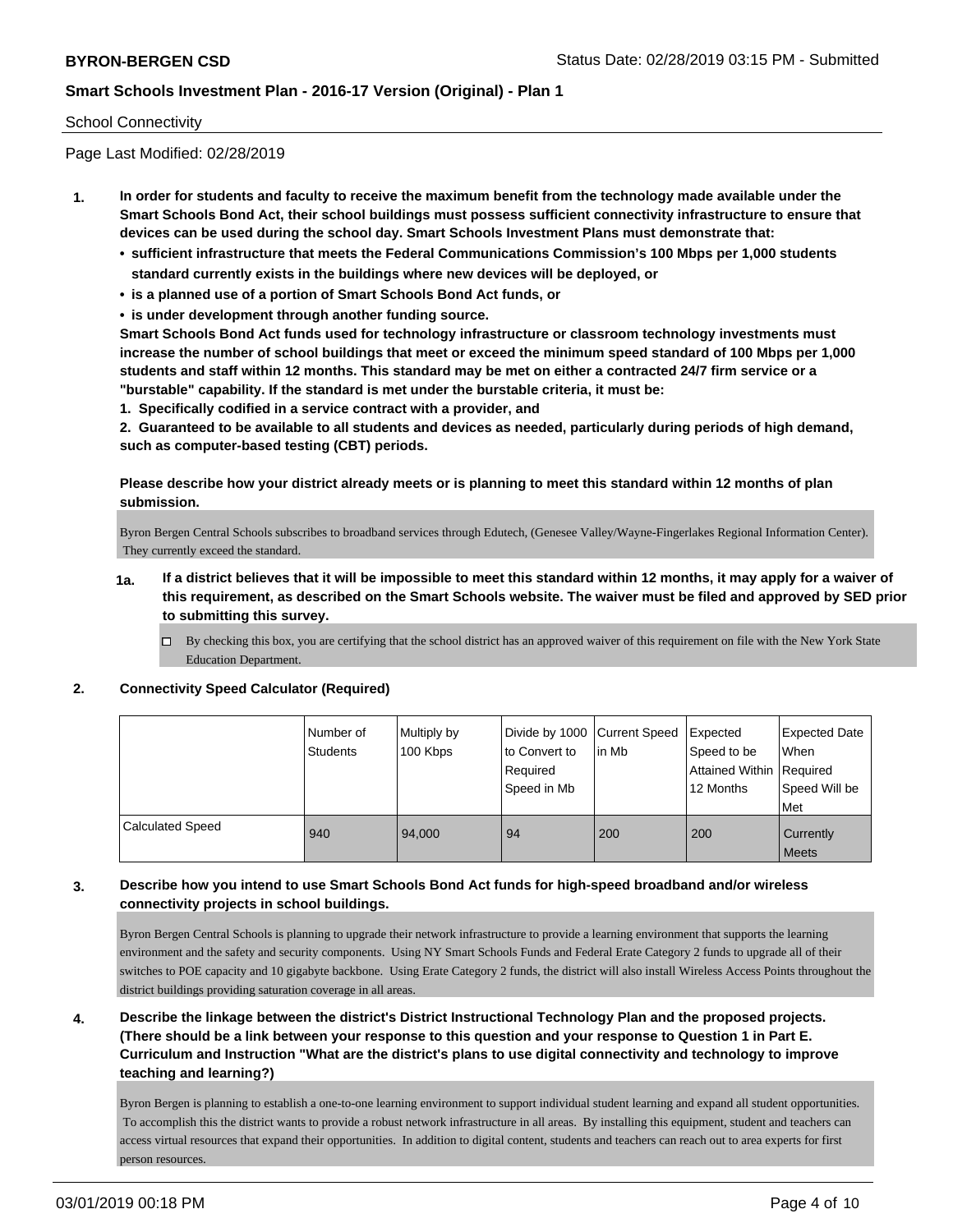#### School Connectivity

Page Last Modified: 02/28/2019

**5. If the district wishes to have students and staff access the Internet from wireless devices within the school building, or in close proximity to it, it must first ensure that it has a robust Wi-Fi network in place that has sufficient bandwidth to meet user demand.**

**Please describe how you have quantified this demand and how you plan to meet this demand.**

Byron Bergen Central Schools formed a team including district instructional leaders, Genesee Valley/Planning Specialists, and Network designers from Cisco and Annese and Associates.

The team reviewed the student usage of all instructional spaces and public spaces. They have designed a hard wire and a wireless infrastructure to support the instructional goals of all spaces.

**6. As indicated on Page 5 of the guidance, the Office of Facilities Planning will have to conduct a preliminary review of all capital projects, including connectivity projects.**

**Please indicate on a separate row each project number given to you by the Office of Facilities Planning.**

| <b>Project Number</b> |  |
|-----------------------|--|
| 18-07-01-04-7-999-BA1 |  |
|                       |  |

**7. Certain high-tech security and connectivity infrastructure projects may be eligible for an expedited review process as determined by the Office of Facilities Planning.**

**Was your project deemed eligible for streamlined review?**

Yes

**7a. Districts that choose the Streamlined Review Process will be required to certify that they have reviewed all installations with their licensed architect or engineer of record and provide that person's name and license number. The licensed professional must review the products and proposed method of installation prior to implementation and review the work during and after completion in order to affirm that the work was codecompliant, if requested.**

I certify that I have reviewed all installations with a licensed architect or engineer of record.

**8. Include the name and license number of the architect or engineer of record.**

| <b>Name</b>        | License Number |  |
|--------------------|----------------|--|
| <b>Brian Trott</b> | 25971          |  |

**9. If you are submitting an allocation for School Connectivity complete this table. Note that the calculated Total at the bottom of the table must equal the Total allocation for this category that you entered in the SSIP Overview overall budget.** 

|                                            | Sub-<br>Allocation |
|--------------------------------------------|--------------------|
| Network/Access Costs                       | 43,948             |
| <b>Outside Plant Costs</b>                 | l 0                |
| School Internal Connections and Components | 23,822             |
| Professional Services                      | $\overline{0}$     |
| Testing                                    | $\overline{0}$     |
| Other Upfront Costs                        | $\overline{0}$     |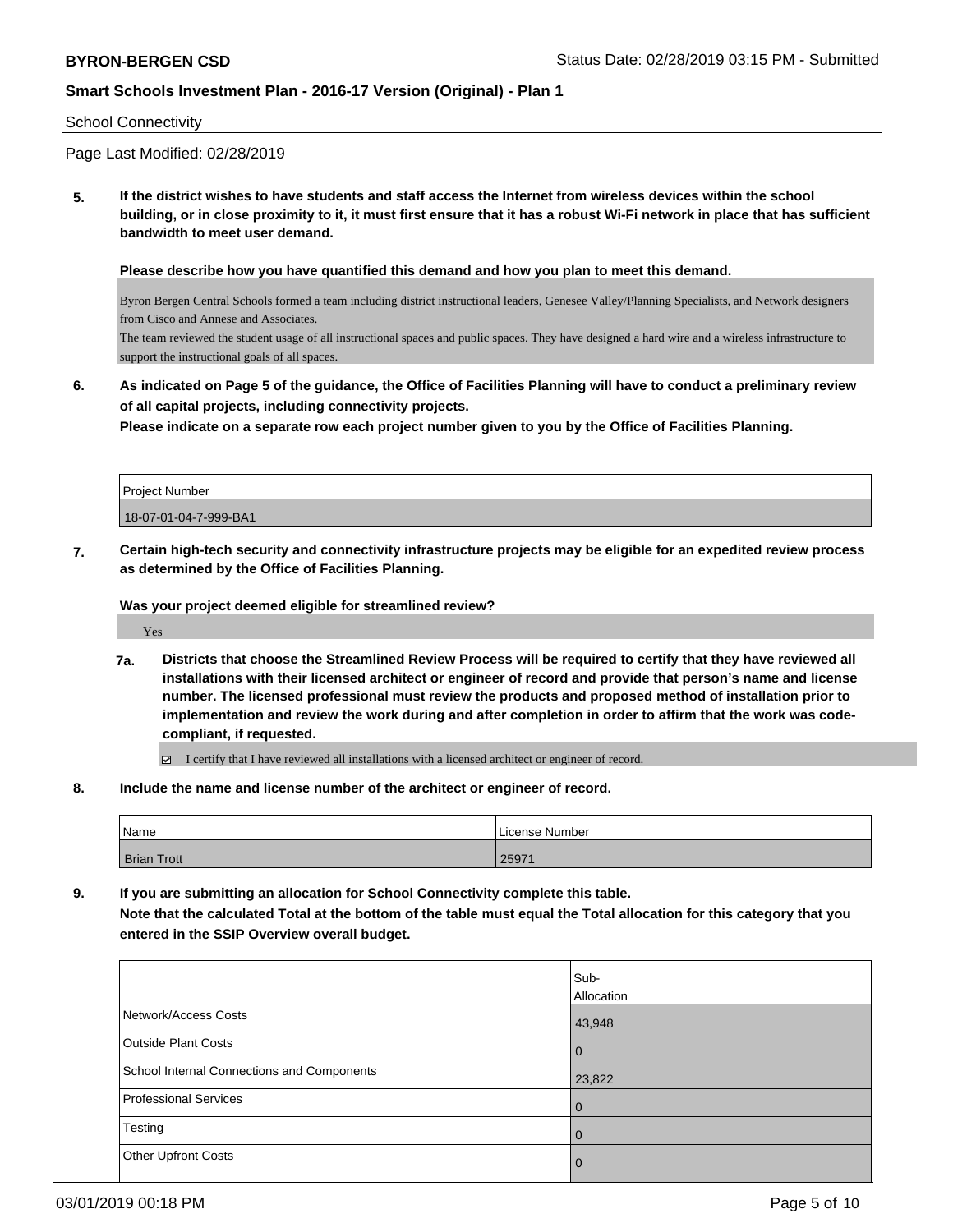School Connectivity

Page Last Modified: 02/28/2019

|             | Sub-<br><b>Allocation</b> |
|-------------|---------------------------|
| Other Costs |                           |
| Totals:     | 67,770                    |

**10. Please detail the type, quantity, per unit cost and total cost of the eligible items under each sub-category. This is especially important for any expenditures listed under the "Other" category. All expenditures must be eligible for tax-exempt financing to be reimbursed through the SSBA. Sufficient detail must be provided so that we can verify this is the case. If you have any questions, please contact us directly through smartschools@nysed.gov. NOTE: Wireless Access Points should be included in this category, not under Classroom Educational Technology, except those that will be loaned/purchased for nonpublic schools.**

**Add rows under each sub-category for additional items, as needed.**

| Select the allowable expenditure<br>type.<br>Repeat to add another item under<br>each type. | Item to be purchased                       | Quantity       | Cost per Item  | <b>Total Cost</b> |
|---------------------------------------------------------------------------------------------|--------------------------------------------|----------------|----------------|-------------------|
| Network/Access Costs                                                                        | WS-C2960X-48TD-L                           | 6              | 3.245          | 19.470            |
| Network/Access Costs                                                                        | WS-C2960X-48FPD-L                          | 4              | 4,637          | 18,548            |
| <b>Connections/Components</b>                                                               | C2960X-Stack                               | 9              | 693            | 6,237             |
| <b>Connections/Components</b>                                                               | CAB-STK-E-1M                               | $\overline{2}$ | 116            | 232               |
| <b>Connections/Components</b>                                                               | PWR-RFPS2300                               | 4              | 696            | 2,784             |
| <b>Connections/Components</b>                                                               | C3K-PWR-1150WAC                            | 8              | 867            | 6,936             |
| <b>Connections/Components</b>                                                               | CAB-FPS2300-E                              | 11             | 87             | 957               |
| <b>Connections/Components</b>                                                               | <b>ACC-RPS2300</b>                         | $\overline{4}$ | 145            | 580               |
| <b>Connections/Components</b>                                                               | SFP-10G-LRM                                | 8              | 577            | 4,616             |
| <b>Connections/Components</b>                                                               | Compu-Link LCCLCC50+D3 2-F<br>Jumper 10 Ft | 6              | 33             | 198               |
| <b>Network/Access Costs</b>                                                                 | WS-C2960X-24TD-L                           | $\mathbf{1}$   | 2,201          | 2,201             |
| Network/Access Costs                                                                        | APC Smart UPS 2200VA LCD                   | 3              | 1,243          | 3,729             |
| <b>Connections/Components</b>                                                               | Compu-Link LCCL-CCD2 2F Jumper 2<br>Meter  | 2              | 41             | 82                |
| <b>Connections/Components</b>                                                               | Cat 6 Patch Cords Various Lengths          | 600            | $\overline{2}$ | 1,200             |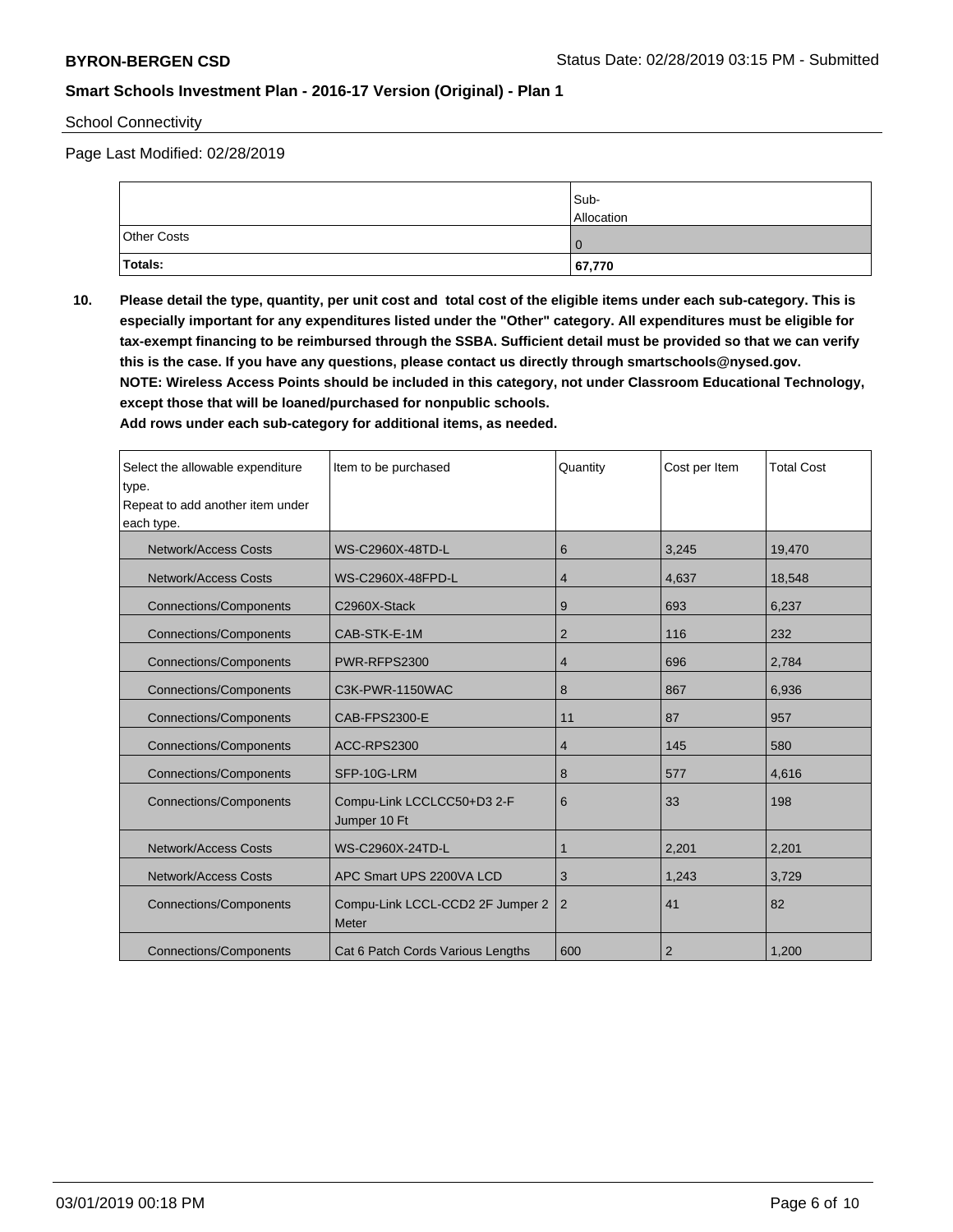#### High-Tech Security Features

#### Page Last Modified: 02/28/2019

#### **1. Describe how you intend to use Smart Schools Bond Act funds to install high-tech security features in school buildings and on school campuses.**

For students to be successful at school they need to feel safe and secure in their school environment. Byron Bergen proposes to improve school security with two components.

The first component is a robust video security system. Having the capacity to identify problems and observe incidents goes a long ways towards preventing incidents. Byron Bergen is proposing a complete upgrade to their video surveilance system. Working with funding from both the NY Safe Schools Act and from the Smart Schools Bond Act, Byron Bergen is proposing to install cameras in all areas for public and student activity. In addition, they are proposing to upgrade the video security servers to provide the capacity to video and retain recordings for 30 or more days. They will also have the ability to archive incidents for extended periods as required by individual disciplinary or criminal actions. The second component is a strong classroom communication system. Each classroom will be equipped with a video display that can serve as a clock normally, but also scrolls digital messages as required. Forr example, instead of a public address announcement that "an intruder is in the building, shelter in place." The district could scroll the same message to appropriate

**2. All plans and specifications for the erection, repair, enlargement or remodeling of school buildings in any public school district in the State must be reviewed and approved by the Commissioner. Districts that plan capital projects using their Smart Schools Bond Act funds will undergo a Preliminary Review Process by the Office of Facilities Planning.** 

**Please indicate on a separate row each project number given to you by the Office of Facilities Planning.**

| Project Number        |
|-----------------------|
| 18-07-01-04-7-999-001 |
| 18-07-01-04-7-999-BA1 |

- **3. Was your project deemed eligible for streamlined Review?**
	- Yes  $\square$  No
	- **3a. Districts with streamlined projects must certify that they have reviewed all installations with their licensed architect or engineer of record, and provide that person's name and license number. The licensed professional must review the products and proposed method of installation prior to implementation and review the work during and after completion in order to affirm that the work was code-compliant, if requested.**

By checking this box, you certify that the district has reviewed all installations with a licensed architect or engineer of record.

**4. Include the name and license number of the architect or engineer of record.**

| 'Name              | License Number |
|--------------------|----------------|
| <b>Brian Trott</b> | 2597           |

**5. If you have made an allocation for High-Tech Security Features, complete this table.**

**Note that the calculated Total at the bottom of the table must equal the Total allocation for this category that you entered in the SSIP Overview overall budget.**

|                                                      | Sub-Allocation |
|------------------------------------------------------|----------------|
| Capital-Intensive Security Project (Standard Review) | $\Omega$       |
| <b>Electronic Security System</b>                    | 640,744        |
| <b>Entry Control System</b>                          | $\Omega$       |
| Approved Door Hardening Project                      | , 0            |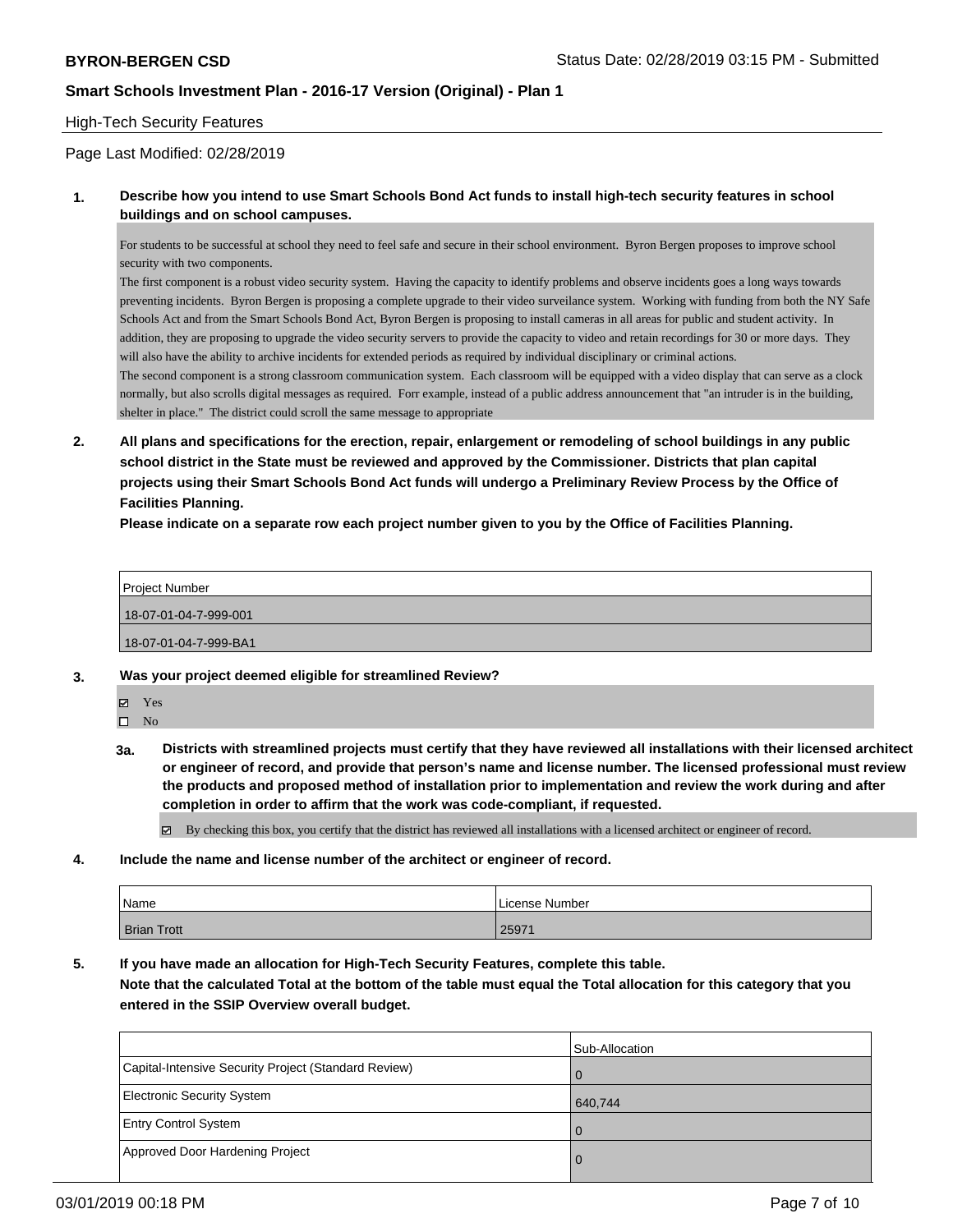#### High-Tech Security Features

Page Last Modified: 02/28/2019

|                    | Sub-Allocation |
|--------------------|----------------|
| <b>Other Costs</b> |                |
| Totals:            | 640,744        |

**6. Please detail the type, quantity, per unit cost and total cost of the eligible items under each sub-category. This is especially important for any expenditures listed under the "Other" category. All expenditures must be capital-bond eligible to be reimbursed through the SSBA. If you have any questions, please contact us directly through smartschools@nysed.gov.**

**Add rows under each sub-category for additional items, as needed.**

| Select the allowable expenditure<br>type.<br>Repeat to add another item under<br>each type. | Item to be purchased                                                         | Quantity | Cost per Item | <b>Total Cost</b> |
|---------------------------------------------------------------------------------------------|------------------------------------------------------------------------------|----------|---------------|-------------------|
| <b>Electronic Security System</b>                                                           | 1.0C-H4A-D1 1.0 Megapixel WDR<br>Lightcatcher Day/Night Indoor Dome          | 6.00     | 630           | 3,780             |
| <b>Electronic Security System</b>                                                           | 16C-ACC5-ENT` ACC 5 Enterprise<br>License for up to 16 Camera channels       | 3.00     | 4,055         | 12,165            |
| <b>Electronic Security System</b>                                                           | 16C-H4PRO-B 5K(16MP) H 264 HD<br><b>PRO with Lightcatcher</b>                | 6.00     | 6,750         | 40,500            |
| <b>Electronic Security System</b>                                                           | 1C-ACC5-ENT ACC 5 Enterprise<br>License for Up to 1 Cameras                  | 4.00     | 302           | 1,208             |
| <b>Electronic Security System</b>                                                           | 24-ACC5-ENT ACC 5 Enterprise<br>License for up to 24 Cameras                 | 2.00     | 6,025         | 12,050            |
| <b>Electronic Security System</b>                                                           | 3.0 H4A-DP1-IR 3.0 Megapixel WDR,<br>Light Catcher Day/Night Outdoor<br>Dome | 4.00     | 878           | 3,512             |
| <b>Electronic Security System</b>                                                           | 3.0C-H4A-D1 3.0 Megapixel WDR,<br>LightCatcher Day/Night Indoor Dome         | 7.00     | 752           | 5,264             |
| <b>Electronic Security System</b>                                                           | 4C ACC5-ENT ACC 5 Enterprise<br>License for up to 4 Cameras                  | 1.00     | 1,040         | 1,040             |
| <b>Electronic Security System</b>                                                           | 5.0 H4A-B01-IR 5.0 Megapixel<br>Lightcatcher 4.3 mm f/1.8 P-iris             | 11.00    | 1,040         | 11,440            |
| <b>Electronic Security System</b>                                                           | 5.0L H4A-DP1-IR 5.0 MP Lightcatcher<br>with Pendant Dome                     | 6.00     | 986           | 5,916             |
| <b>Electronic Security System</b>                                                           | 5025-281 T8129 PoE Extender                                                  | 8.00     | 195           | 1,560             |
| <b>Electronic Security System</b>                                                           | 8.0 H4A-B01-IR 4K UHD (8 megapixel)<br>4.3-88mm                              | 6.00     | 1,350         | 8,100             |
| <b>Electronic Security System</b>                                                           | 8128ABR High Intensity IP SIP LED<br>Storbe Light Amber, Red, Blue Lens      | 10.00    | 556           | 5,560             |
| <b>Electronic Security System</b>                                                           | 8C-ACC5-ENT ACC 5 Enterprise<br>License for Up to 8 Cameras                  | 4.00     | 2,061         | 8,244             |
| <b>Electronic Security System</b>                                                           | 9W-H3-3MH-B01-IR 3x 3 MP Pendant<br><b>Multisensor Camera</b>                | 1.00     | 1,688         | 1,688             |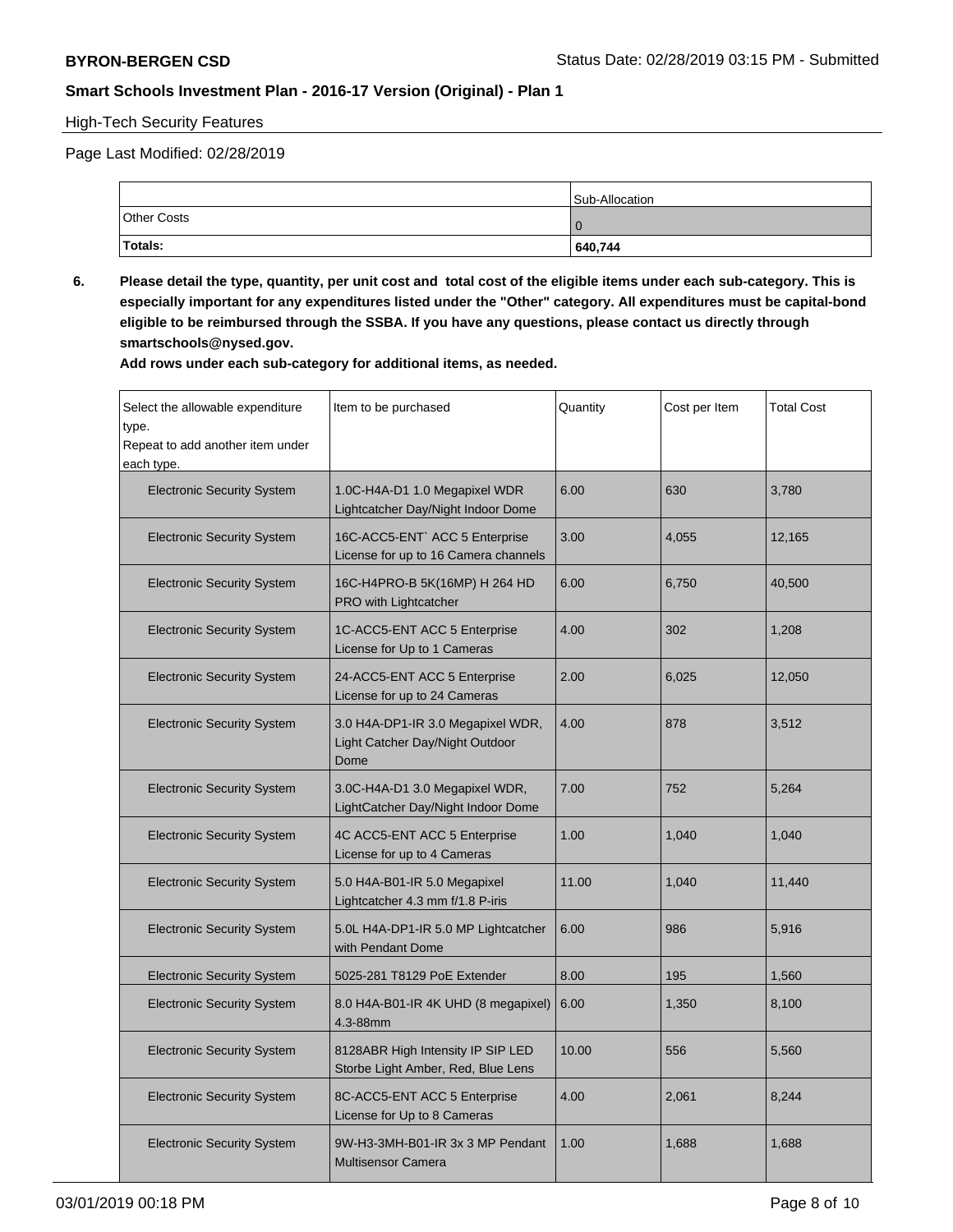# High-Tech Security Features

### Page Last Modified: 02/28/2019

| Select the allowable expenditure<br>type.<br>Repeat to add another item under | Item to be purchased                                                                                                    | Quantity | Cost per Item | <b>Total Cost</b> |
|-------------------------------------------------------------------------------|-------------------------------------------------------------------------------------------------------------------------|----------|---------------|-------------------|
| each type.                                                                    |                                                                                                                         |          |               |                   |
| <b>Electronic Security System</b>                                             | 9W-H3-3MH-D01 3x 3 MP Outdoor<br><b>Multisensor Camera</b>                                                              | 3.00     | 1,688         | 5,064             |
| <b>Electronic Security System</b>                                             | Baronet 50 Universal Programmable<br>I/O Device server with Web Server                                                  | 4.00     | 270           | 1,080             |
| <b>Electronic Security System</b>                                             | C6-4P-WJBB-01-OR-B 1 ft Cat 6<br><b>Patch Cable</b>                                                                     | 16.00    | 5             | 80                |
| <b>Electronic Security System</b>                                             | C6-4P-WJBB-03-B-OR 3' CAT 6<br><b>COPPER Stranded Patch Cable</b><br>orange                                             | 131.00   | 5             | 655               |
| <b>Electronic Security System</b>                                             | DAY-CAMKIt-1 Interior IP Camera<br><b>Termination Kit</b>                                                               | 329.00   | 27            | 8,883             |
| <b>Electronic Security System</b>                                             | DAY-CAMKIT-2 Exterior IP Camera<br><b>Termination Kit</b>                                                               | 43.00    | 99            | 4,257             |
| <b>Electronic Security System</b>                                             | ES-HD-HWS-LG Large Format<br>Encloser for HD IP Pro Camera with<br>12VDC/24 AC Heater                                   | 6.00     | 373           | 2,238             |
| <b>Electronic Security System</b>                                             | ES-HD-IPM Optional POE+ Power<br>Module                                                                                 | 6.00     | 211           | 1,266             |
| <b>Electronic Security System</b>                                             | ES-HD-MNT-PLATE Reinforcing wall<br>mount adapter for ES-HD Camera                                                      | 6.00     | 36            | 216               |
| <b>Electronic Security System</b>                                             | G2081-WEB 1*5 x 7.5 Wired Guard                                                                                         | 10.00    | 143           | 1,430             |
| <b>Electronic Security System</b>                                             | H4 BO JBox1 Junction Box for the<br>H4A-BO-IR HD Bullet Cameras                                                         | 20.00    | 81            | 1,620             |
| <b>Electronic Security System</b>                                             | H4A-MT-Wall1 Wall Mount Bracket for<br>USe with H4A-DP pendant dome<br>cameras                                          | 7.00     | 54            | 378               |
| <b>Electronic Security System</b>                                             | <b>IPCDS-RWB-IC Double Sided Clock</b><br>with Flashers 2 way audio, POE/SIP,<br>SS Construction including Wall Bracket | 36.00    | 1,470         | 52,920            |
| <b>Electronic Security System</b>                                             | IPCSS-RWB-IC IP Clock with<br>Flashers, 2 way audio, POE/SIP 18                                                         | 179.00   | 931           | 166,649           |
| <b>Electronic Security System</b>                                             | IPSIGNL-RWB-IC IP Extra Large<br>Signboard with Flashers, 2 way<br>audioPoE/SIP, 54                                     | 10.00    | 1,568         | 15,680            |
| <b>Electronic Security System</b>                                             | IPSWS-SM-IC IP Speaker AUdio Only<br>Surface Mount 2 way audio PoE/SIP,<br>includes IP                                  | 36.00    | 441           | 15,876            |
| <b>Electronic Security System</b>                                             | IPSWS-SM-O-IC IP Outdoor Paging<br>Horn Surface Mount                                                                   | 10.00    | 598           | 5,980             |
| <b>Electronic Security System</b>                                             | LEF2414CA Canon 24 mm F/1.4 Auto                                                                                        | 2.00     | 3,186         | 6,372             |